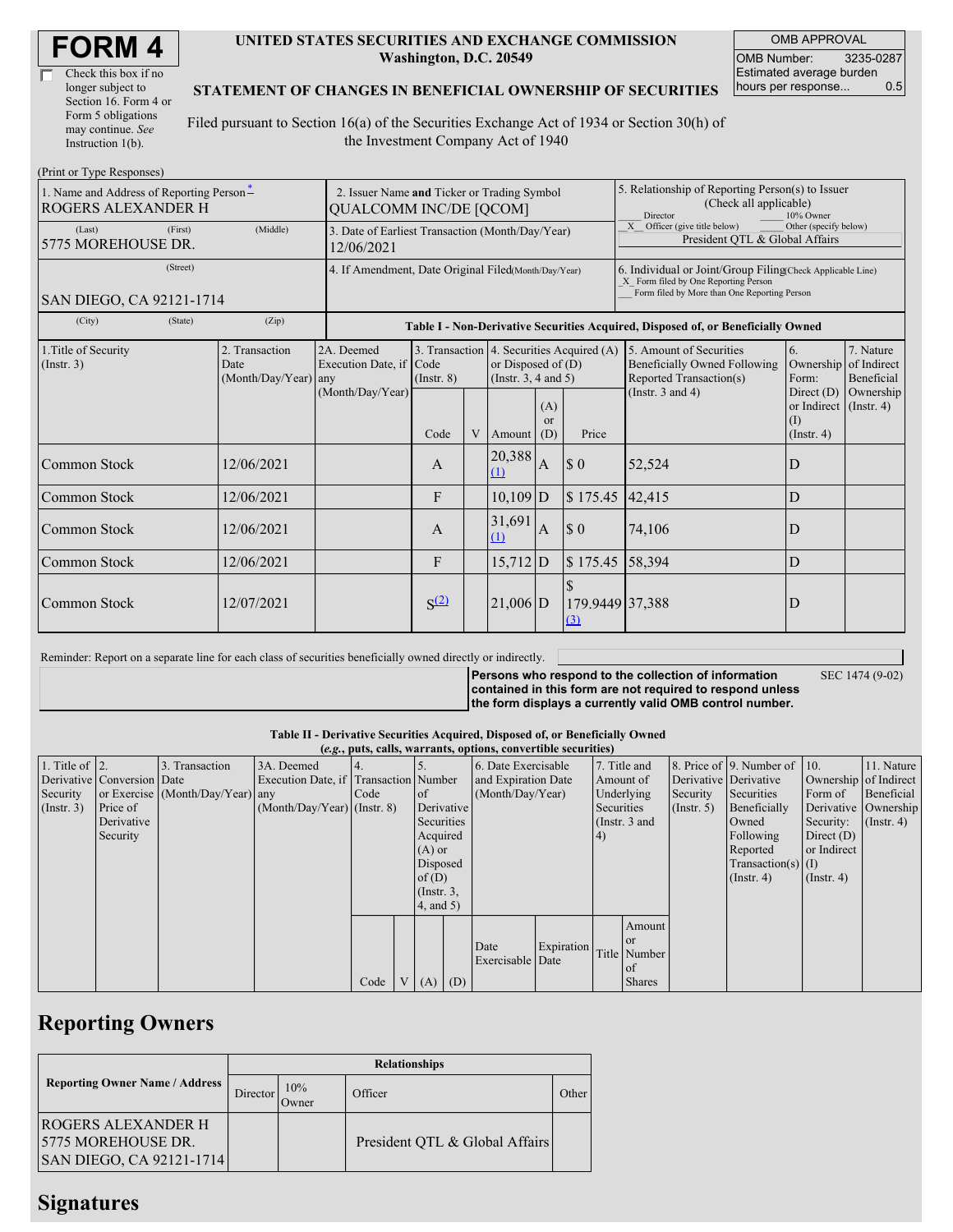\*\*Signature of Reporting Person Date

12/07/2021

# **Explanation of Responses:**

- **\*** If the form is filed by more than one reporting person,*see* Instruction 4(b)(v).
- **\*\*** Intentional misstatements or omissions of facts constitute Federal Criminal Violations. *See* 18 U.S.C. 1001 and 15 U.S.C. 78ff(a).
- **( 1)** These shares represent Performance Stock Units that vested on October 1, 2021. On December 6, 2021, the HR and Compensation Committee determined and certified the number of shares to be paid.
- **( 2)** The transaction was conducted under a Rule 10b5-1 trading plan.
- **( 3)** The sale prices for this transaction ranged from \$178.50 to \$181.17. The filer hereby agrees to provide, upon request, full information regarding the number of shares sold at each separate price.

Note: File three copies of this Form, one of which must be manually signed. If space is insufficient, *see* Instruction 6 for procedure.

Potential persons who are to respond to the collection of information contained in this form are not required to respond unless the form displays a currently valid OMB number.